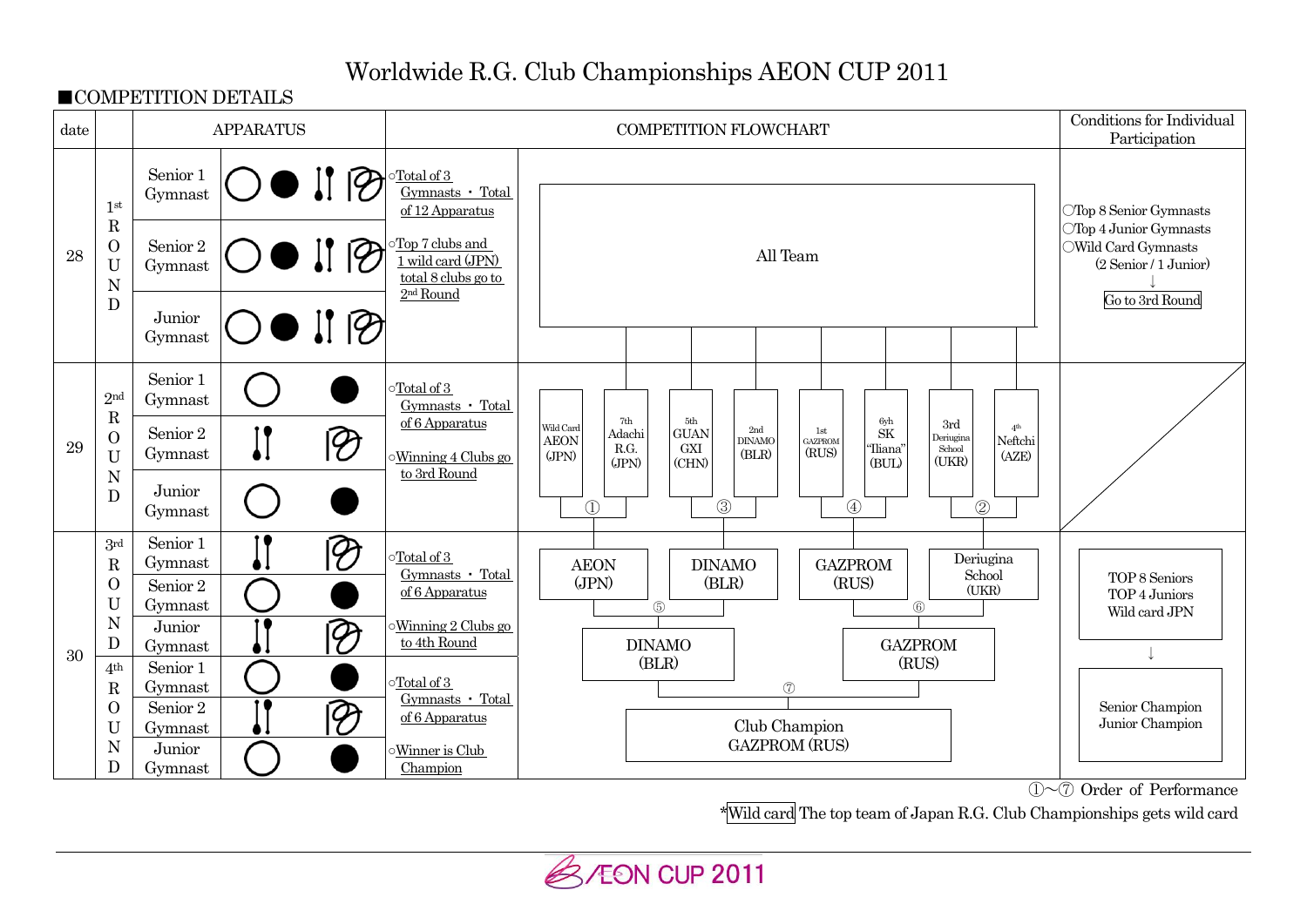## **RESULTS**

#### **1st Round**

TOKYO GYMNASIUM 2011/10/28

**Rank Club Nat Total Ind.** Gymnast **Rank 1 GAZPROM RUS** 83.125 (1) 84.150 (1) 83.250 (1) 82.650 (1) **333.175** ALEXANDRA Soldatova J 25.900 25.800 25.750 26.050 103.500 (10) EVGENIYA Kanaeva S 29.150 29.450 28.600 29.300 116.500 (1) DARIA Kondakova S 28.075 28.900 28.900 27.300 113.175 (2) **2 DINAMO BLR** 80.700 (2) 79.350 (2) 77.750 (3) 79.350 (2) **317.150** ELENA Bolotina J 25.000 24.400 23.150 24.900 97.450 (17) LYUBOV Cherkashina S 27.950 27.400 26.700 27.600 109.650 (5) MELITINA Staniouta S 27.750 27.550 27.900 26.850 110.050 (4) **3 Deriugina School Deriugina UKR** 78 850 . (3) 76 950 . (4) 77 850 . (2) 76 375 . (4) **310 025 310.025** ANASTASIYA Mulmina J 24.550 24.500 23.000 23.150 95.200 (23) ALINA Maksymenko S 28.050 26.200 27.800 27.375 109.425 (6) VIKTORIIA Shynkarenko S 26.250 26.250 27.050 25.850 105.400 (9) **4 NEFTCHI AZE** 73.675 (6) 77.150 (3) 75.150 (5) 78.050 (3) **304.025** GULSUM Shafizada J 23.100 22.850 23.325 24.000 93.275 (27) ANNA Gurbanova S 25.150 26.100 25.025 25.850 102.125 (11) ALIYA Garayeva S 25.425 28.200 26.800 28.200 108.625 (7) **5 GUANGXI CHN** 74.225 (5) 76.350 (5) 75.800 (4) 73.750 (6) **300.125** JIAHUI Li Liu J 22.325 23.550 23.900 22.925 J 22 325 23 550 23 900 22 92592.700 (29) 92 700 SENYUE Deng S 27.050 27.350 26.900 26.175 107.475 (8) LINYI Peng S 24.850 25.450 25.000 24.650 99.950 (13) **6 SK "Iliana" BUL** 75.975 (4) 74.775 (6) 74.100 (6) 75.125 (5) **299.975** SIMONA Nedyalkova **J** 22.850 22.325 22.200 23.250 90.625 (34) SILVIYA Miteva S 28.350 27.800 27.700 27.925 111.775 (3) TSVETELINA Stoyanova  $S = 24.775$  24.650 24.200 23.950 **7 ADACHI R.G. CLUB JPN** 73.575 (7) 69.750 (9) 73.425 (7) 71.550 (7) **288.300** KIKO Yokota J 22.950 21.850 22.625 22.200 89.625 (37) MAHO Mikami S 25.175 23.800 24.700 24.575 98.250 (14) MAI Hidaka S 25.450 24.100 26.100 24.775 100.425 (12) **8 MACHIDA R.G. JPN** 70.950 (9) 69.300 (11) 71.400 (8) 69.725 (9) **281.375** MISATO Kuwamura J 23.150 23.850 23.500 23.325 93.825 (26) ERINA Narimatsu S 24.375 21.550 23.200 23.500 92.625 (31) ERI Inoue S 23.425 23.900 24.700 22.900 94.925 (24) **9 KALEV CAN** 71.000 (8) 69.375 (10) 69.425 (9) 70.100 (8) **279.900** PATRICA Bezzoubenko J 24.650 24.300 24.150 24.000 97.100 (18) MARIAM Chamilova S 24.200 23.700 23.650 24.050 95.600 (22) KARAH Klodt S 22.150 21.375 21.625 22.050 87.200 (42) **10 ASVO AUT** 69.775 (11) 70.275 (8) 68.200 (11) 69.200 (10) **277.450** MICHELLE Breuss J 22.450 23.100 22.000 22.500 90.050 (35) NATASCHA Wegscheider  $\begin{array}{ccc} S & 22.675 & 22.650 & 21.825 \end{array}$ NICOL Ruprecht S 24.650 24.525 24.375 24.600 98.150 (15) **11 Gymnastics Club JANIKA EST** 69.050 (12) 72.375 (7) 67.950 (12) 67.750 (11) **277.125** CARMEL Kallemaa J 21.000 23.050 20.625 19.750 84.425 (46) MARI-LIIS Siimon S 24.000 24.275 23.975 24.100 96.350 (19) VIKTORIA Bogdanova **12 SVS FINLAND FIN** 70.450 (10) 68.400 (12) 67.125 (13) 65.650 (16) **271.625** JENNI Kaita J 22.275 23.050 21.975 21.300 88.600 (41) SILJA Ahonen S 24.900 22.950 22.300 22.950 93.100 (28) INESSA Rif S 23.275 22.400 22.850 21.400 89.925 (36)

Data processing by SEIKO

Print Date: Fri 28 Oct 2011 Print Time: 20:18 Page: 1/ 2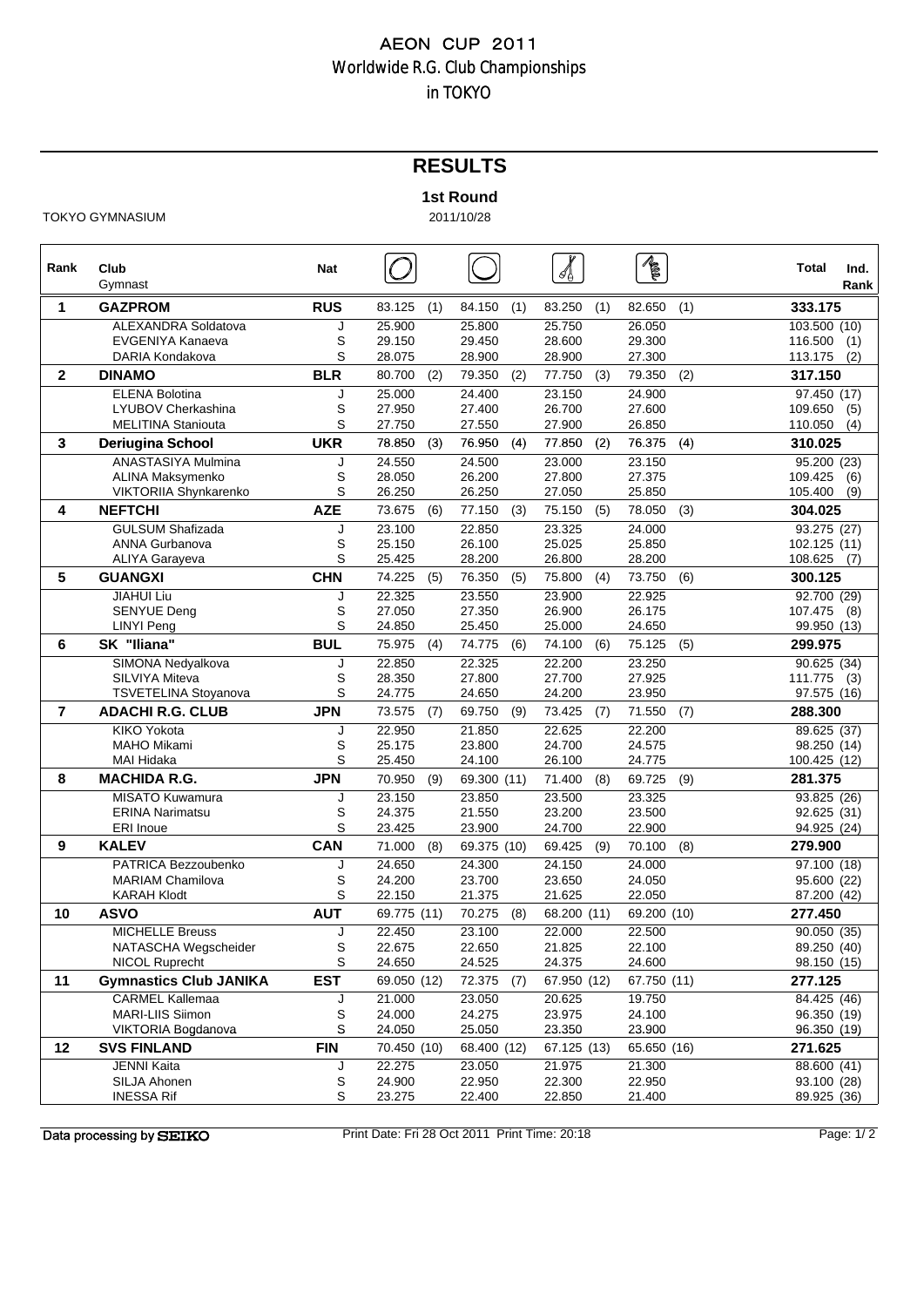## **RESULTS**

#### **1st Round**

TOKYO GYMNASIUM 2011/10/28

| Rank | Club<br>Gymnast                | <b>Nat</b> |             |             | ≪∄          | R           | <b>Total</b> | Ind.<br>Rank |
|------|--------------------------------|------------|-------------|-------------|-------------|-------------|--------------|--------------|
| 13   | <b>CSATA DSE-MTK</b>           | <b>HUN</b> | 67.000 (14) | 65.450 (16) | 68.925 (10) | 66.150 (15) | 267.525      |              |
|      | <b>SAROLTA Toth</b>            |            | 21.600      | 20.200      | 21.850      | 22.350      | 86.000 (44)  |              |
|      | <b>FANNI Forray</b>            | S          | 23.750      | 22.400      | 23.750      | 22.200      | 92.100 (32)  |              |
|      | <b>CSINSZKA Horvath</b>        | S          | 21.650      | 22.850      | 23.325      | 21.600      | 89.425 (39)  |              |
| 14   | <b>JINTANA CLUB</b>            | THA        | 65.925 (15) | 67.975 (13) | 65.325 (14) | 67.275 (12) | 266,500      |              |
|      | PIMWAN Tippayaosot             |            | 19.300      | 20.200      | 21.100      | 20.175      | 80.775 (50)  |              |
|      | <b>ANYAVARIN Supateeralert</b> | S          | 22.650      | 23.875      | 22.550      | 22.525      | 91.600 (33)  |              |
|      | <b>THARATIP Sridee</b>         | S          | 23.975      | 23.900      | 21.675      | 24.575      | 94.125 (25)  |              |
| 15   | <b>SK GITY MS BRNO</b>         | <b>CZE</b> | 68.300 (13) | 66.550 (15) | 62.000 (16) | 66.375 (14) | 263.225      |              |
|      | <b>LUCIE Richterova</b>        |            | 21.600      | 19.650      | 19.450      | 20.750      | 81.450 (49)  |              |
|      | <b>VERONIKA Hegrova</b>        | S          | 22.300      | 22.100      | 20.150      | 21.350      | 85.900 (45)  |              |
|      | <b>MONIKA Mickova</b>          | S          | 24.400      | 24.800      | 22.400      | 24.275      | 95.875 (21)  |              |
| 16   | <b>SLAVIA VTU BRATISLAVA</b>   | <b>SVK</b> | 65.750 (16) | 66.775 (14) | 60.375 (17) | 63.925 (17) | 256.825      |              |
|      | <b>LAURA Ondrnova</b>          |            | 19.500      | 20.700      | 17.625      | 20.225      | 78.050 (51)  |              |
|      | ALEXANDRA Pokorna              | S          | 22.500      | 21.900      | 21.050      | 20.650      | 86.100 (43)  |              |
|      | NATALIA Okaliova               | S          | 23.750      | 24.175      | 21.700      | 23.050      | 92.675 (30)  |              |
| 17   | <b>GRACIJA</b>                 | LTU        | 61.575 (17) | 65.300 (17) | 63.300 (15) | 66.550 (13) | 256.725      |              |
|      | <b>ANA Gnezdilova</b>          |            | 19.000      | 20.900      | 21.200      | 21.800      | 82.900 (48)  |              |
|      | <b>UGNE Markeviciute</b>       | S          | 20.625      | 21.550      | 20.100      | 22.050      | 84.325 (47)  |              |
|      | <b>MODESTA Kudzmanaite</b>     | S          | 21.950      | 22.850      | 22.000      | 22.700      | 89.500 (38)  |              |

Data processing by SEIKO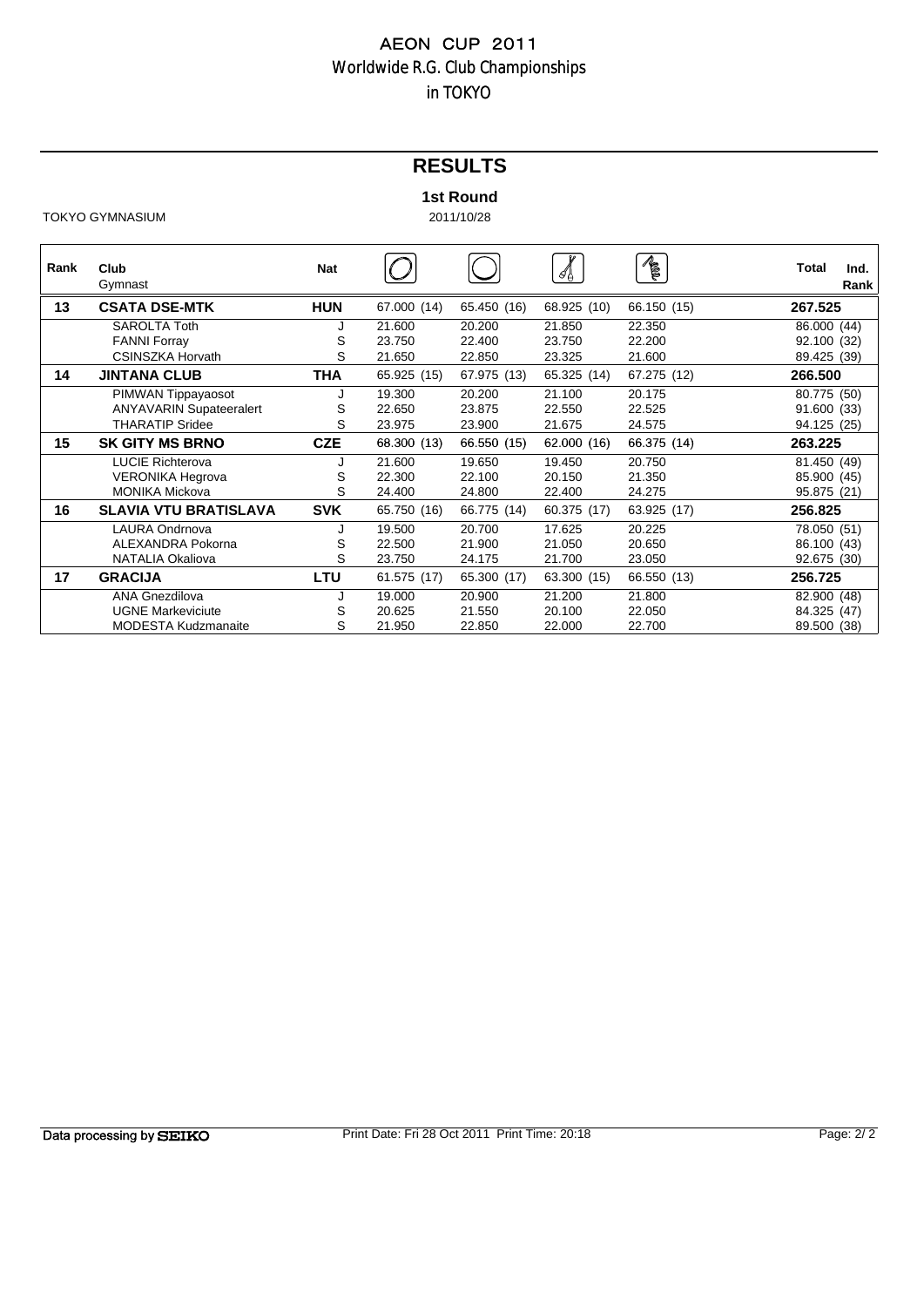# **RESULTS**

### **Junior - 1st Round**

|    | Rank Gymnast               | Club                          | Nat        |                |                | 4              | RE             | Total   |
|----|----------------------------|-------------------------------|------------|----------------|----------------|----------------|----------------|---------|
| 1  | <b>ALEXANDRA Soldatova</b> | <b>GAZPROM</b>                | <b>RUS</b> | 25.900<br>(1)  | 25.800<br>(1)  | 25.750<br>(1)  | 26.050<br>(1)  | 103.500 |
| 2  | <b>ELENA Bolotina</b>      | <b>DINAMO</b>                 | <b>BLR</b> | 25.000<br>(2)  | 24.400<br>(3)  | 23.150<br>(6)  | 24.900<br>(2)  | 97.450  |
| 3  | <b>PATRICA Bezzoubenko</b> | <b>KALEV</b>                  | <b>CAN</b> | 24.650<br>(3)  | 24.300<br>(4)  | 24.150<br>(2)  | 24.000<br>(3)  | 97.100  |
| 4  | <b>ANASTASIYA Mulmina</b>  | Deriugina School              | <b>UKR</b> | 24.550<br>(4)  | 24.500<br>(2)  | 23.000<br>(7)  | 23.150<br>(7)  | 95.200  |
| 5  | <b>MISATO Kuwamura</b>     | <b>MACHIDA R.G.</b>           | JPN        | 23.150<br>(5)  | 23.850<br>(5)  | 23.500<br>(4)  | 23.325<br>(5)  | 93.825  |
| 6  | <b>GULSUM Shafizada</b>    | <b>NEFTCHI</b>                | <b>AZE</b> | 23.100<br>(6)  | 22.850<br>(10) | 23.325<br>(5)  | 24.000<br>(3)  | 93.275  |
| 7  | <b>JIAHUI Liu</b>          | <b>GUANGXI</b>                | <b>CHN</b> | 22.325<br>(10) | 23.550<br>(6)  | 23.900<br>(3)  | 22.925<br>(8)  | 92.700  |
| 8  | SIMONA Nedvalkova          | SK "Iliana"                   | <b>BUL</b> | 22.850<br>(8)  | 22.325<br>(11) | 22.200<br>(9)  | 23.250<br>(6)  | 90.625  |
| 9  | <b>MICHELLE Breuss</b>     | <b>ASVO</b>                   | <b>AUT</b> | 22.450<br>(9)  | 23.100<br>(7)  | 22.000<br>(10) | 22.500<br>(9)  | 90.050  |
| 10 | KIKO Yokota                | <b>ADACHI R.G. CLUB</b>       | JPN        | 22.950<br>(7)  | 21.850<br>(12) | 22.625<br>(8)  | 22.200 (11)    | 89.625  |
| 11 | <b>JENNI Kaita</b>         | <b>SVS FINLAND</b>            | <b>FIN</b> | 22.275 (11)    | 23.050<br>(8)  | 21.975<br>(11) | 21.300 (13)    | 88,600  |
| 12 | <b>SAROLTA Toth</b>        | <b>CSATA DSE-MTK</b>          | <b>HUN</b> | 21.600 (12)    | 20,200<br>(15) | 21.850<br>(12) | 22.350 (10)    | 86,000  |
| 13 | <b>CARMEL Kallemaa</b>     | <b>Gymnastics Club JANIKA</b> | <b>EST</b> | 21.000 (14)    | 23.050<br>(8)  | 20.625 (15)    | 19.750 (17)    | 84.425  |
| 14 | <b>ANA Gnezdilova</b>      | <b>GRACIJA</b>                | LTU        | 19.000 (17)    | 20.900<br>(13) | 21.200<br>(13) | 21.800<br>(12) | 82.900  |
| 15 | LUCIE Richterova           | <b>SK GITY MS BRNO</b>        | <b>CZE</b> | 21.600 (12)    | 19.650<br>(17) | 19.450<br>(16) | 20.750 (14)    | 81.450  |
| 16 | <b>PIMWAN Tippayaosot</b>  | <b>JINTANA CLUB</b>           | THA        | 19.300 (16)    | 20.200<br>(15) | 21.100<br>(14) | 20.175 (16)    | 80.775  |
| 17 | <b>LAURA Ondrnova</b>      | <b>SLAVIA VTU BRATISLAVA</b>  | <b>SVK</b> | 19.500 (15)    | 20.700<br>(14) | 17.625<br>(17) | 20.225<br>(15) | 78.050  |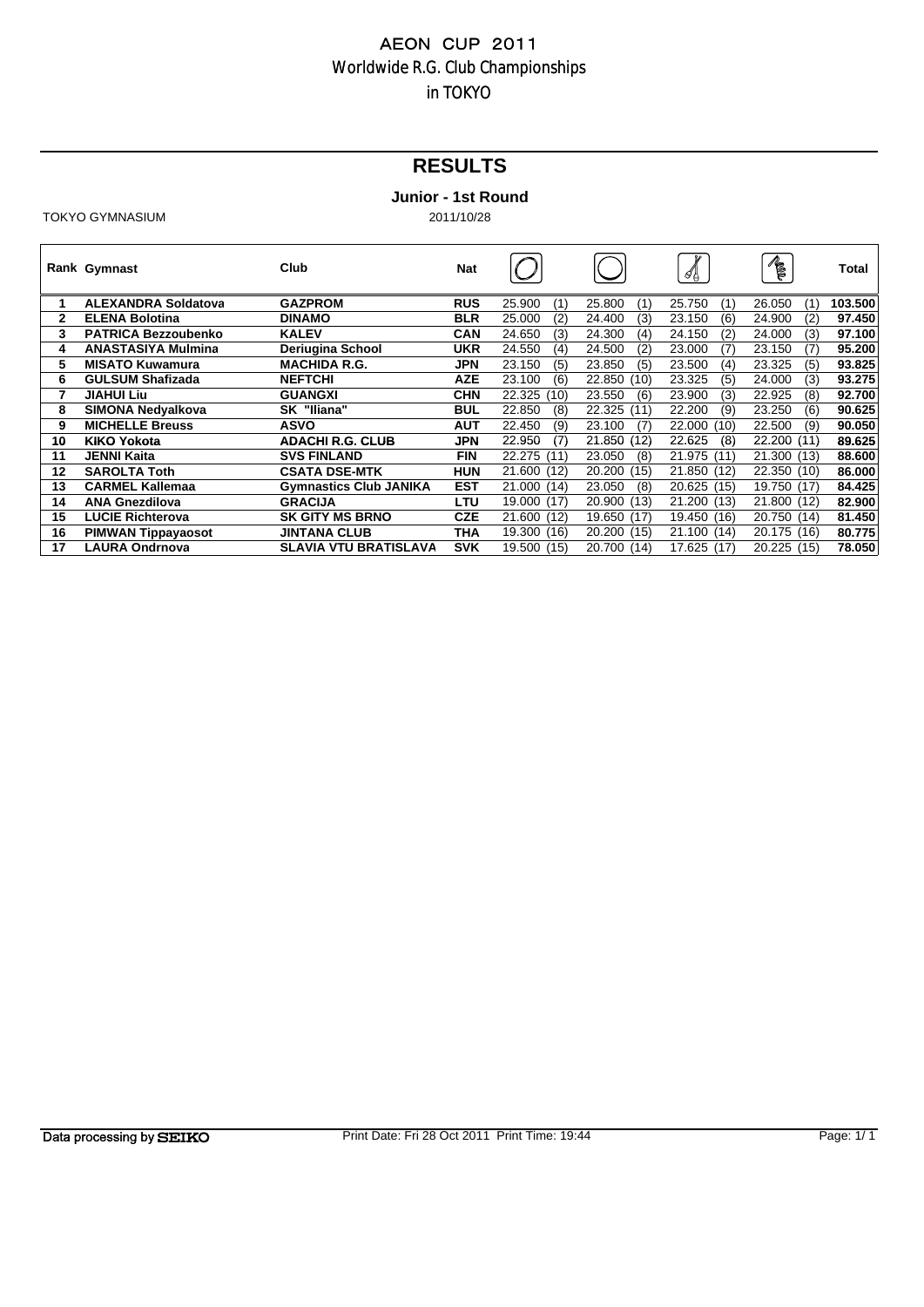## **RESULTS**

#### **Senior - 1st Round**

**Rank** Gymnast **Club Nat**  $\begin{bmatrix} 1 & 1 \end{bmatrix}$   $\begin{bmatrix} 1 & 1 \end{bmatrix}$   $\begin{bmatrix} 1 & 1 \end{bmatrix}$  and  $\begin{bmatrix} 1 & 1 \end{bmatrix}$  and  $\begin{bmatrix} 1 & 1 \end{bmatrix}$  and  $\begin{bmatrix} 1 & 1 \end{bmatrix}$  and  $\begin{bmatrix} 1 & 1 \end{bmatrix}$  and  $\begin{bmatrix} 1 & 1 \end{bmatrix}$  and  $\begin{bmatrix} 1$ **1 EVGENIYA Kanaeva GAZPROM RUS** 29.150 (1) 29.450 (1) 28.600 (2) 29.300 (1) **116.500 2 DARIA Kondakova GAZPROM RUS** 28.075 (3) 28.900 (2) 28.900 (1) 27.300 (6) **113.175 3 SILVIYA Miteva SK "Iliana" BUL** 28.350 (2) 27.800 (4) 27.700 (5) 27.925 (3) **111.775 4 MELITINA Staniouta DINAMO BLR** 27.750 (6) 27.550 (5) 27.900 (3) 26.850 (7) **110.050 5 LYUBOV Cherkashina DINAMO BLR** 27.950 (5) 27.400 (6) 26.700 (9) 27.600 (4) **109.650 6 ALINA Maksymenko Deriugina School UKR** 28.050 (4) 26.200 (9) 27.800 (4) 27.375 (5) **109.425 7 ALIYA Garayeva NEFTCHI AZE** 25.425 (10) 28.200 (3) 26.800 (8) 28.200 (2) **108.625 8 SENYUE Deng GUANGXI CHN** 27.050 (7) 27.350 (7) 26.900 (7) 26.175 (8) **107.475 9 VIKTORIIA Shynkarenko Deriugina School UKR** 26.250 (8) 26.250 (8) 27.050 (6) 25.850 (9) **105.400 10 ANNA Gurbanova ANNA NEFTCHI AZE** 25.150 (12) 26.100 (10) 25.025 (11) 25.850 (9) **102.125 11 MAI Hidaka ADACHI R.G. CLUB JPN** 25.450 (9) 24.100 (18) 26.100 (10) 24.775 (11) **100.425 12 LINYI Peng GUANGXI CHN** 24.850 (14) 25.450 (11) 25.000 (12) 24.650 (12) **99.950 13 MAHO Mikami ADACHI R.G. CLUB JPN** 25.175 (11) 23.800 (22) 24.700 (13) 24.575 (14) **98.250 14 NICOL Ruprecht ASVO AUT** 24.650 (16) 24.525 (15) 24.375 (15) 24.600 (13) **98.150 15 TSVETELINA Stoyanova SK "Iliana" BUL** 24.775 (15) 24.650 (14) 24.200 (16) 23.950 (19) **97.575 16 VIKTORIA Bogdanova Gymnastics Club JANIKA EST** 24.050 (20) 25.050 (12) 23.350 (20) 23.900 (20) **96.350 16 MARI-LIIS Siimon Gymnastics Club JANIKA EST** 24.000 (21) 24.275 (16) 23.975 (17) 24.100 (17) **96.350 18 MONIKA Mickova SK GITY MS BRNO CZE** 24.400 (17) 24.800 (13) 22.400 (25) 24.275 (16) **95.875 19 MARIAM Chamilova KALEV CAN** 24.200 (19) 23.700 (23) 23.650 (19) 24.050 (18) **95.600 20 ERI Inoue ERI MACHIDA R G MACHIDA R.G. JPN** 23 425 . (25) 23 900 . (19) 24 700 . (13) 22 900 . (24) **94 925 . 21 THARATIP Sridee JINTANA CLUB THA** 23.975 (22) 23.900 (19) 21.675 (30) 24.575 (14) **94.125 22 SILJA Ahonen SVS FINLAND FIN** 24.900 (13) 22.950 (24) 22.300 (26) 22.950 (23) **93.100 23 NATALIA Okaliova SLAVIA VTU BRATISLAVA SVK** 23.750 (23) 24.175 (17) 21.700 (29) 23.050 (22) **92.675 22 ERINA Narimatsur 25 FANNI Forray CSATA DSE-MTK HUN** 23.750 (23) 22.400 (28) 23.750 (18) 22.200 (27) **92.100 26 ANYAVARIN Supateeralert JINTANA CLUB THA** 22.650 (28) 23.875 (21) 22.550 (24) 22.525 (26) **91.600 27 INESSA Rif SVS FINLAND FIN** 23.275 (26) 22.400 (28) 22.850 (23) 21.400 (32) **89.925 28 MODESTA Kudzmanaite GRACIJA LTU** 21.950 (32) 22.850 (25) 22.000 (27) 22.700 (25) **89.500 29 CSINSZKA Horvath CSATA DSE-MTK HUN** 21.650 (33) 22.850 (25) 23.325 (21) 21.600 (31) ( ) ( ) ( ) ( )**89.425 30 NATASCHA Wegscheider ASVO AUT** 22.675 (27) 22.650 (27) 21.825 (28) 22.100 (28) **89.250 31 KARAH Klodt KALEV CAN** 22.150 (31) 21.375 (34) 21.625 (31) 22.050 (29) **87.200 32 ALEXANDRA Pokorna SLAVIA VTU BRATISLAVA SVK** 22.500 (29) 21.900 (31) 21.050 (32) 20.650 (34) **86.100 33 VERONIKA Hegrova SK GITY MS BRNO CZE** 22.300 (30) 22.100 (30) 20.150 (33) 21.350 (33) **85.900 34 UGNE Markeviciute GRACIJA LTU** 20.625 (34) 21.550 (32) 20.100 (34) 22.050 (29) **84.325**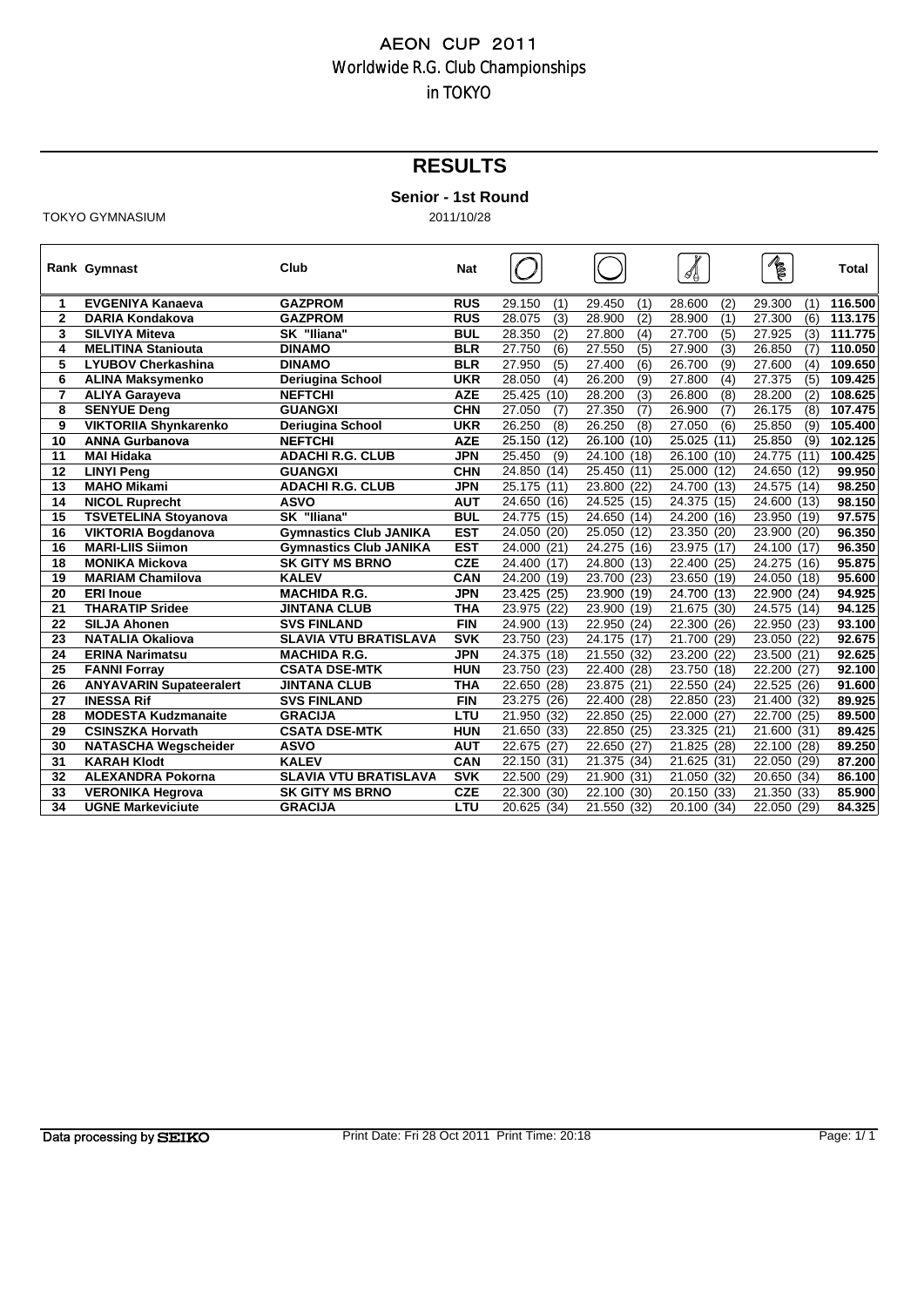## **RESULTS**

#### **2nd Round**

|                |            | Club<br>Gymnast             | <b>Nat</b> |        |     |        |     |        |     | $\mathbb{Z}_{\frac{1}{2}}$ |     | <b>Total</b>             | Ind.<br>Rank |
|----------------|------------|-----------------------------|------------|--------|-----|--------|-----|--------|-----|----------------------------|-----|--------------------------|--------------|
| T <sub>1</sub> |            | <b>WIN AEON</b>             | <b>JPN</b> | 49.450 | (3) | 47.800 | (7) | 25.850 | (6) | 25.900                     | (5) | 149.000                  |              |
|                |            | KAHO Minagawa               | J          | 24.300 |     | 23.300 |     |        |     |                            |     | $\overline{47.600}$ (17) |              |
|                |            | RUNA Yamaguchi              | S          |        |     |        |     | 25.850 |     | 25.900                     |     | 51.750 (10)              |              |
|                |            | <b>NATSUKI Konishi</b>      | S          | 25.150 |     | 24.500 |     |        |     |                            |     | 49.650 (14)              |              |
|                |            | <b>ADACHI R.G. CLUB</b>     | <b>JPN</b> | 44.650 | (8) | 47.200 | (8) | 23.975 | (8) | 23.375                     | (8) | 139.200                  |              |
|                |            | <b>KIKO Yokota</b>          | J          | 20.650 |     | 22.575 |     |        |     |                            |     | 43.225 (24)              |              |
|                |            | <b>MAHO Mikami</b>          | S          |        |     |        |     | 23.975 |     | 23.375                     |     | 47.350 (19)              |              |
|                |            | MAI Hidaka                  | S          | 24.000 |     | 24.625 |     |        |     |                            |     | 48.625 (16)              |              |
| T <sub>2</sub> | <b>WIN</b> | <b>Deriugina School</b>     | <b>UKR</b> | 49.100 | (5) | 50.725 | (3) | 27.650 | (3) | 27.075                     | (3) | 154.550                  |              |
|                |            | ANASTASIYA Mulmina          | J          | 23.050 |     | 24.500 |     |        |     |                            |     | 47.550 (18)              |              |
|                |            | ALINA Maksymenko            | S          |        |     |        |     | 27.650 |     | 27.075                     |     | 54.725                   | (5)          |
|                |            | VIKTORIIA Shynkarenko       | S          | 26.050 |     | 26.225 |     |        |     |                            |     | 52.275                   | (9)          |
|                |            | <b>NEFTCHI</b>              | <b>AZE</b> | 49.450 | (3) | 52.000 | (2) | 25.650 | (7) | 25.200                     | (7) | 152.300                  |              |
|                |            | <b>GULSUM Shafizada</b>     | J          | 22.575 |     | 23.950 |     |        |     |                            |     | 46.525 (22)              |              |
|                |            | ANNA Gurbanova              | S          |        |     |        |     | 25.650 |     | 25.200                     |     | 50.850 (11)              |              |
|                |            | <b>ALIYA Garayeva</b>       | S          | 26.875 |     | 28.050 |     |        |     |                            |     | 54.925                   | (4)          |
| T <sub>3</sub> | <b>WIN</b> | <b>DINAMO</b>               | <b>BLR</b> | 52.275 | (2) | 49.900 | (4) | 27.800 | (2) | 25.700                     | (6) | 155.675                  |              |
|                |            | <b>ELENA Bolotina</b>       | J          | 24.725 |     | 22.250 |     |        |     |                            |     | $\overline{46.975}$ (21) |              |
|                |            | <b>LYUBOV Cherkashina</b>   | S          |        |     |        |     | 27.800 |     | 25.700                     |     | 53.500                   | (7)          |
|                |            | <b>MELITINA Staniouta</b>   | S          | 27.550 |     | 27.650 |     |        |     |                            |     | 55.200                   | (3)          |
|                |            | <b>GUANGXI</b>              | <b>CHN</b> | 48.000 | (6) | 49.150 | (5) | 27.250 | (4) | 26.250                     | (4) | 150.650                  |              |
|                |            | <b>JIAHUI Liu</b>           | J          | 23.400 |     | 23.675 |     |        |     |                            |     | 47.075 (20)              |              |
|                |            | <b>SENYUE Deng</b>          | S          |        |     |        |     | 27.250 |     | 26.250                     |     | 53.500                   | (7)          |
|                |            | <b>LINYI Peng</b>           | S          | 24.600 |     | 25.475 |     |        |     |                            |     | 50.075 (12)              |              |
| T4             | <b>WIN</b> | <b>GAZPROM</b>              | <b>RUS</b> | 55.150 | (1) | 53.150 | (1) | 29.200 | (1) | 28.650                     | (1) | 166.150                  |              |
|                |            | <b>ALEXANDRA Soldatova</b>  | J          | 25.800 |     | 24.200 |     |        |     |                            |     | 50.000 (13)              |              |
|                |            | EVGENIYA Kanaeva            | S          |        |     |        |     | 29.200 |     | 28.650                     |     | 57.850                   | (2)          |
|                |            | DARIA Kondakova             | S          | 29.350 |     | 28.950 |     |        |     |                            |     | 58.300                   | (1)          |
|                |            | SK "Iliana"                 | <b>BUL</b> | 45.875 | (7) | 48.375 | (6) | 27.025 | (5) | 27.175                     | (2) | 148.450                  |              |
|                |            | SIMONA Nedyalkova           | J          | 21.550 |     | 23.800 |     |        |     |                            |     | 45.350 (23)              |              |
|                |            | <b>SILVIYA Miteva</b>       | S          |        |     |        |     | 27.025 |     | 27.175                     |     | 54.200                   | (6)          |
|                |            | <b>TSVETELINA Stoyanova</b> | S          | 24.325 |     | 24.575 |     |        |     |                            |     | 48.900 (15)              |              |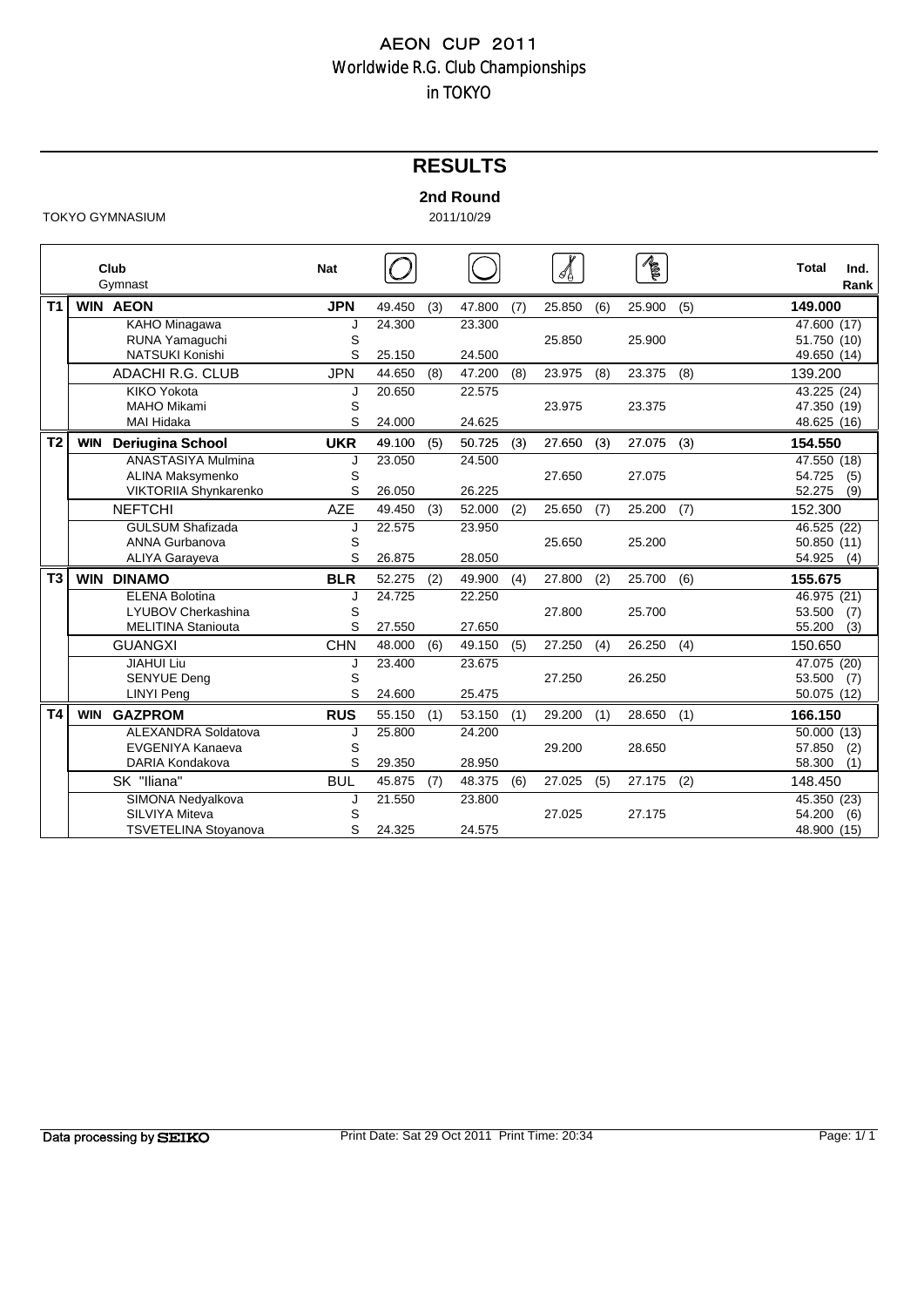## **RESULTS**

#### **3rd Round**

|                | Club<br>Gymnast              | <b>Nat</b> |        |     |        |     | சீ∯    |     | R      |     | Total       | Ind.<br>Rank |
|----------------|------------------------------|------------|--------|-----|--------|-----|--------|-----|--------|-----|-------------|--------------|
| T <sub>5</sub> | <b>DINAMO</b><br><b>WIN</b>  | <b>BLR</b> | 27.300 | (3) | 27.100 | (3) | 52.000 | (2) | 52.975 | (2) | 159.375     |              |
|                | <b>ELENA Bolotina</b>        |            |        |     |        |     | 24.550 |     | 25.200 |     | 49.750      | (9)          |
|                | LYUBOV Cherkashina           | S          | 27.300 |     | 27.100 |     |        |     |        |     | 54.400      | (5)          |
|                | <b>MELITINA Staniouta</b>    | S          |        |     |        |     | 27.450 |     | 27.775 |     | 55.225      | (4)          |
|                | <b>AEON</b>                  | <b>JPN</b> | 25.975 | (4) | 26.050 | (4) | 48.100 | (4) | 48.475 | (4) | 148.600     |              |
|                | KAHO Minagawa                |            |        |     |        |     | 23.950 |     | 25,000 |     | 48.950 (10) |              |
|                | RUNA Yamaguchi               | S          | 25.975 |     | 26.050 |     |        |     |        |     | 52.025      | (7)          |
|                | NATSUKI Konishi              | S          |        |     |        |     | 24.150 |     | 23.475 |     | 47.625 (11) |              |
| T <sub>6</sub> | <b>GAZPROM</b><br><b>WIN</b> | <b>RUS</b> | 29.500 | (1) | 29.450 | (1) | 55.650 | (1) | 55.925 | (1) | 170.525     |              |
|                | ALEXANDRA Soldatova          |            |        |     |        |     | 26.600 |     | 26.600 |     | 53.200      | (6)          |
|                | EVGENIYA Kanaeva             | S          | 29.500 |     | 29.450 |     |        |     |        |     | 58.950      | (1)          |
|                | DARIA Kondakova              | S          |        |     |        |     | 29.050 |     | 29.325 |     | 58.375      | (2)          |
|                | Deriugina School             | UKR        | 28.050 | (2) | 27.500 | (2) | 49.550 | (3) | 48.525 | (3) | 153.625     |              |
|                | ANASTASIYA Mulmina           |            |        |     |        |     | 23.300 |     | 23.150 |     | 46.450 (12) |              |
|                | ALINA Maksymenko             | S          | 28.050 |     | 27.500 |     |        |     |        |     | 55.550      | (3)          |
|                | VIKTORIIA Shynkarenko        | S          |        |     |        |     | 26.250 |     | 25.375 |     | 51.625      | (8)          |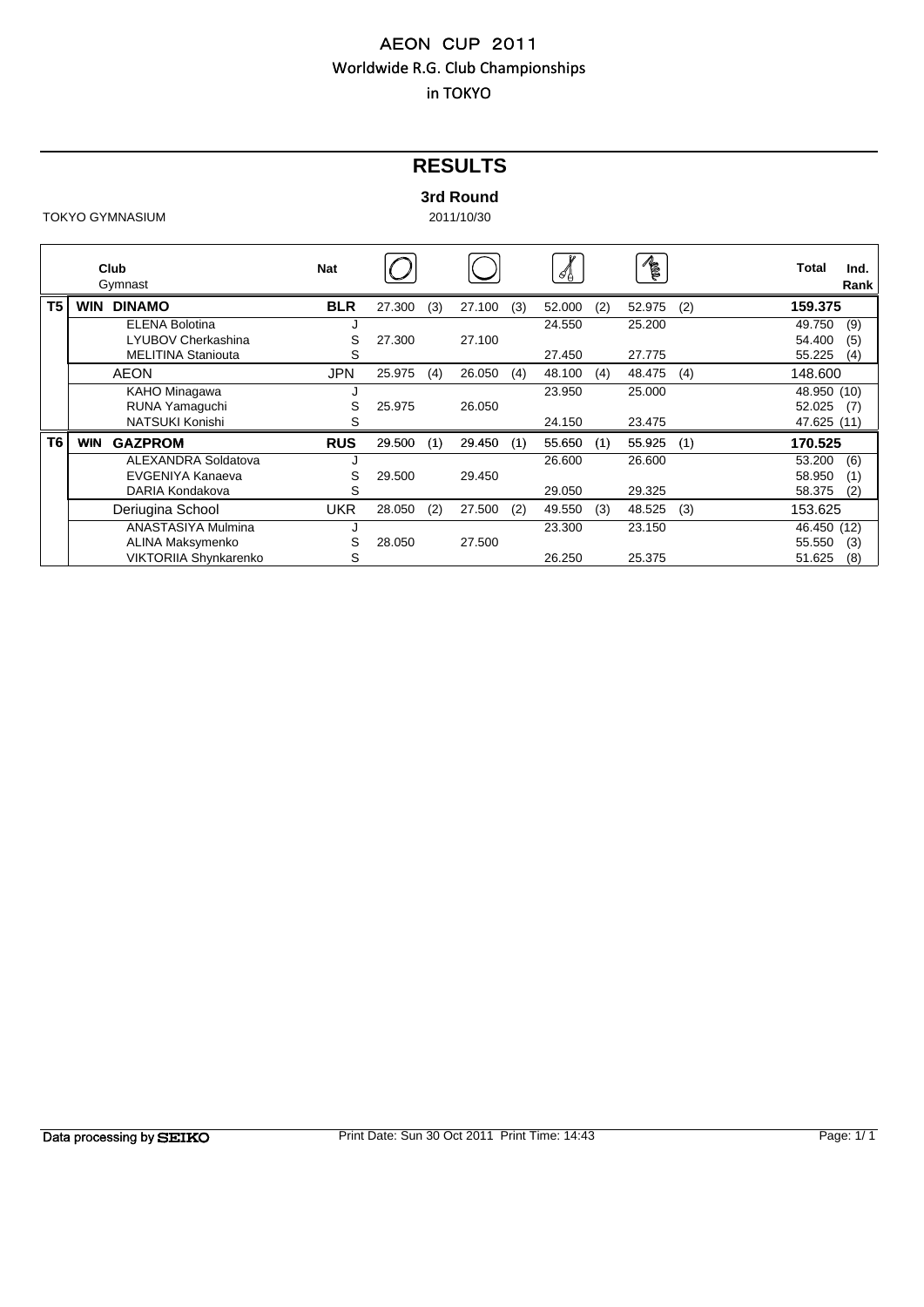## **RESULTS**

### **4th Round**

| Club<br>Gymnast              | <b>Nat</b> |        |     |        |     | ∥β     |     | R      |     | Total   | Ind.<br>Rank |
|------------------------------|------------|--------|-----|--------|-----|--------|-----|--------|-----|---------|--------------|
| <b>GAZPROM</b><br><b>WIN</b> | <b>RUS</b> | 85.550 | (1) | 85.050 | (1) | 84.850 | (1) | 85.525 | (1) | 340.975 |              |
| ALEXANDRA Soldatova          |            | 26.275 |     | 26.250 |     | 26,600 |     | 26.600 |     | 105.725 | (5)          |
| EVGENIYA Kanaeva             | S          | 29.500 |     | 29.450 |     | 29.200 |     | 29.600 |     | 117.750 | (1)          |
| DARIA Kondakova              |            | 29.775 |     | 29.350 |     | 29.050 |     | 29.325 |     | 117.500 | (2)          |
| <b>DINAMO</b>                | <b>BLR</b> | 80.400 | (2) | 77.900 | (2) | 79.950 | (2) | 80.450 | (2) | 318,700 |              |
| <b>ELENA Bolotina</b>        |            | 25.450 |     | 23,800 |     | 24.550 |     | 25.200 |     | 99.000  | (6)          |
| LYUBOV Cherkashina           |            | 27.300 |     | 27.100 |     | 27.950 |     | 27.475 |     | 109.825 | (4)          |
| <b>MELITINA Staniouta</b>    |            | 27.650 |     | 27,000 |     | 27.450 |     | 27.775 |     | 109.875 | (3)          |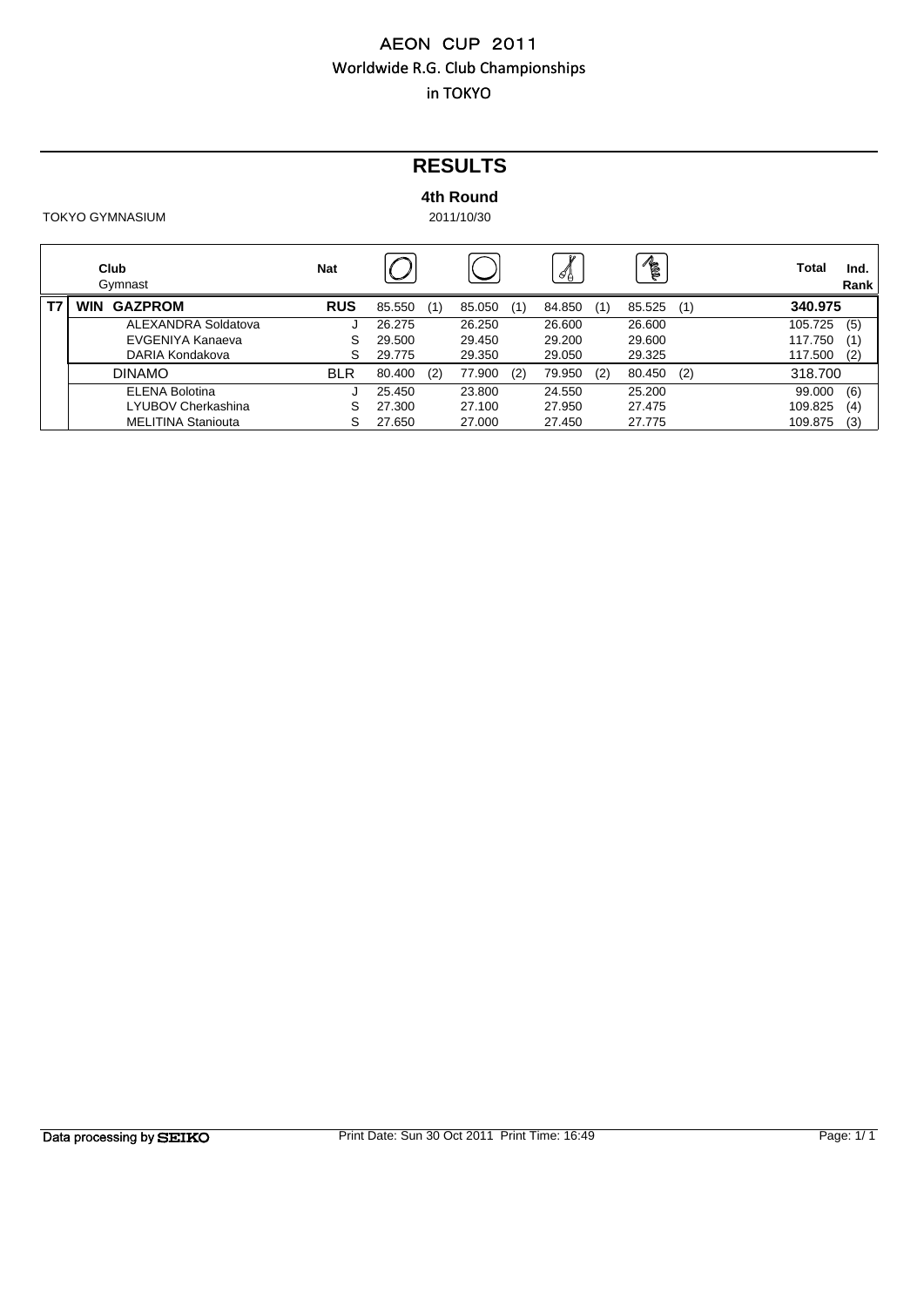# **RESULTS**

### **Senior - 4th Round**

|              | Rank Gymnast              | Club             | <b>Nat</b> |                |                | 4              | R             | Total   |
|--------------|---------------------------|------------------|------------|----------------|----------------|----------------|---------------|---------|
|              | <b>EVGENIYA Kanaeva</b>   | <b>GAZPROM</b>   | <b>RUS</b> | (2)<br>29.500  | 29.450<br>(1)  | 29.200<br>(1)  | 29.600<br>(1) | 117.750 |
| $\mathbf{2}$ | DARIA Kondakova           | <b>GAZPROM</b>   | <b>RUS</b> | 29.775<br>(1)  | 29.350<br>(2)  | (2)<br>29.050  | 29.325<br>(2) | 117.500 |
| 3            | <b>ALINA Maksymenko</b>   | Deriugina School | <b>UKR</b> | 28.050<br>(3)  | (5)<br>27.500  | 27.800<br>(4)  | 27.525<br>(5) | 110.875 |
| 4            | <b>SILVIYA Miteva</b>     | SK "Iliana"      | <b>BUL</b> | (7)<br>27.300  | (4)<br>27.800  | (6)<br>27.350  | 27.825<br>(3) | 110.275 |
| 5            | <b>ALIYA Garayeva</b>     | <b>NEFTCHI</b>   | <b>AZE</b> | (5)<br>27.600  | (3)<br>27.950  | (8)<br>27.200  | 27.350<br>(7) | 110.100 |
| 6            | <b>MELITINA Staniouta</b> | <b>DINAMO</b>    | <b>BLR</b> | 27.650<br>(4)  | (7)<br>27.000  | (5)<br>27.450  | 27.775<br>(4) | 109.875 |
|              | <b>LYUBOV Cherkashina</b> | <b>DINAMO</b>    | <b>BLR</b> | (7)<br>27.300  | (6)<br>27.100  | (3)<br>27.950  | 27.475<br>(6) | 109.825 |
| 8            | <b>SENYUE Dena</b>        | <b>GUANGXI</b>   | <b>CHN</b> | (6)<br>27.500  | (8)<br>26,800  | (6)<br>27.350  | 25.875<br>(9) | 107.525 |
| 9            | <b>RUNA Yamaquchi</b>     | <b>AEON</b>      | <b>JPN</b> | (9)<br>25.975  | (9)<br>26.050  | (9)<br>26.350  | 26.400<br>(8) | 104.775 |
| 10           | <b>NATSUKI Konishi</b>    | <b>AEON</b>      | <b>JPN</b> | 25.450<br>(10) | 25.425<br>(10) | 24.150<br>(10) | 23.475 (10)   | 98.500  |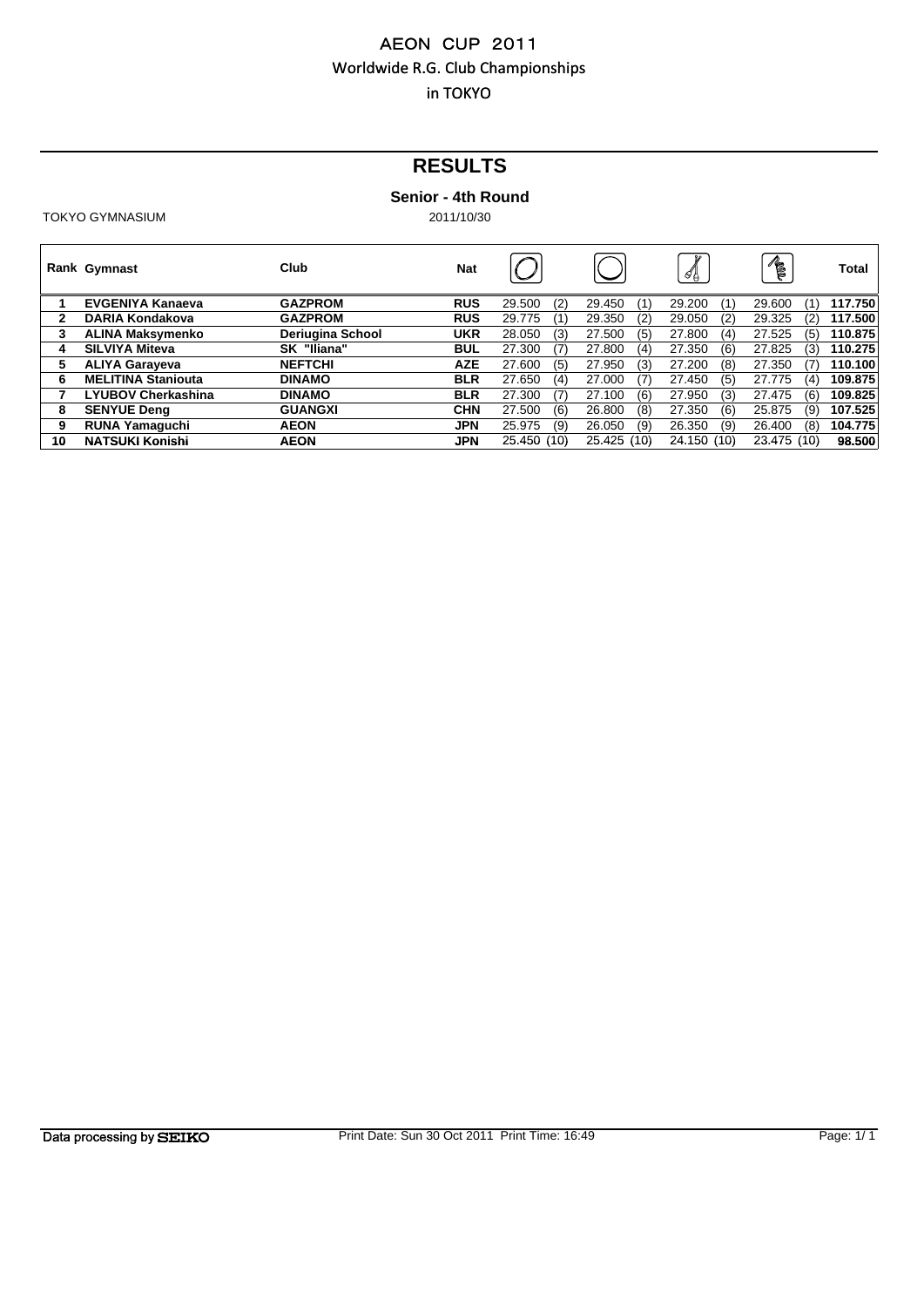# **RESULTS**

### **Junior - 4th Round**

| <b>Rank Gymnast</b>        | Club                    | <b>Nat</b> |        |     |        |     | ` 4}   |     | R      |     | Total   |
|----------------------------|-------------------------|------------|--------|-----|--------|-----|--------|-----|--------|-----|---------|
| <b>ALEXANDRA Soldatova</b> | <b>GAZPROM</b>          | <b>RUS</b> | 26.275 | (1) | 26.250 |     | 26.600 | (1) | 26.600 | (1) | 105.725 |
| <b>KAHO Minagawa</b>       | <b>AEON</b>             | <b>JPN</b> | 25,000 | (3) | 25.600 | (3) | 23.950 | (4) | 25.000 | (3) | 99.550  |
| <b>ELENA Bolotina</b>      | <b>DINAMO</b>           | <b>BLR</b> | 25.450 | (2) | 23,800 | (5) | 24.550 | (2) | 25.200 | (2) | 99.000  |
| <b>PATRICA Bezzoubenko</b> | <b>KALEV</b>            | <b>CAN</b> | 23.675 | (5) | 25.675 | (2) | 24.350 | (3) | 22.600 | (5) | 96.300  |
| <b>ANASTASIYA Mulmina</b>  | <b>Deriugina School</b> | UKR        | 24.700 | (4) | 24.900 | (4) | 23.300 | (5) | 23.150 | (4) | 96.050  |